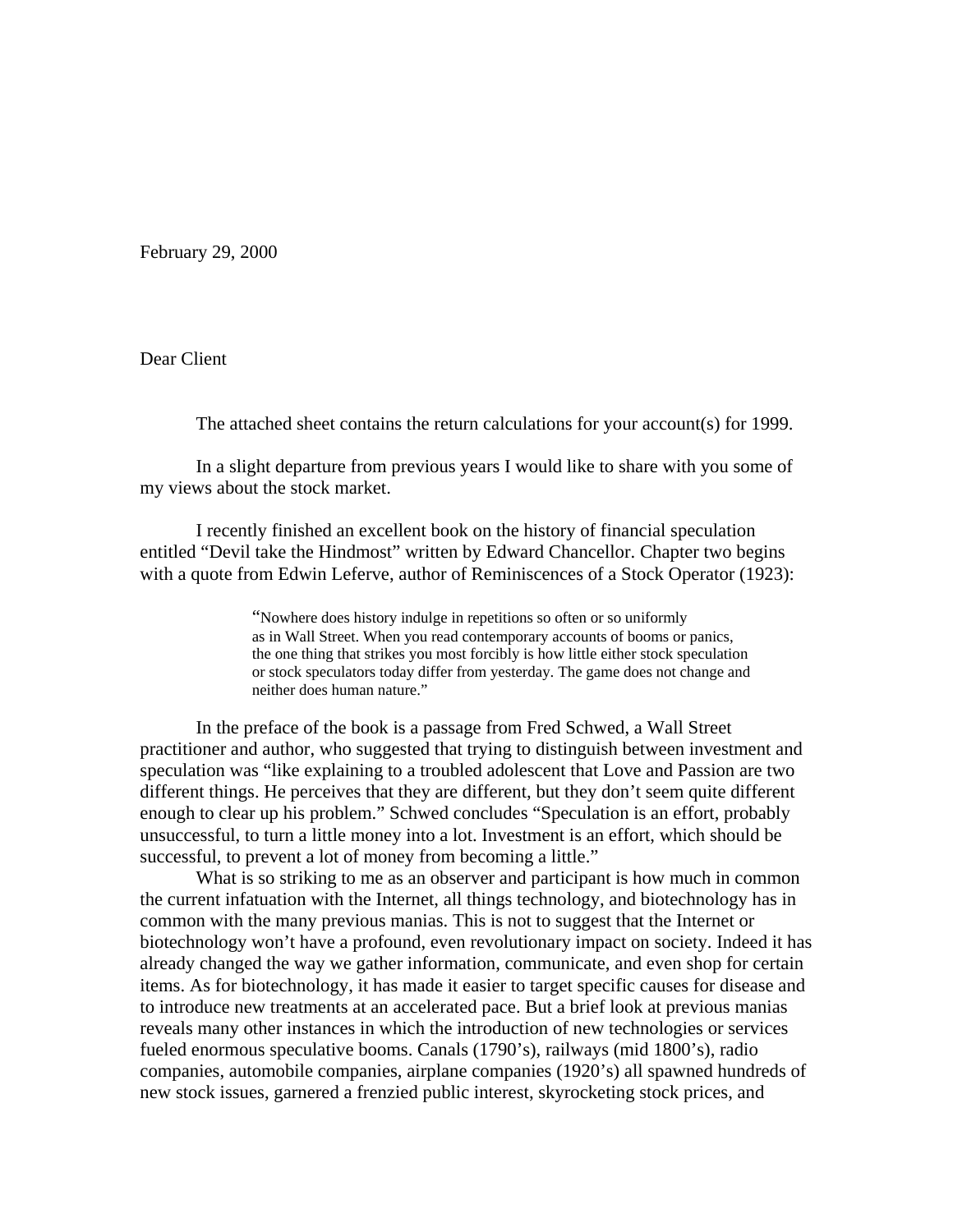ultimately the collapse of all but a handful of companies. Even those that survived and prospered (RCA) often took many years to reach their earlier highs.

 From an investor's standpoint, the issue is not whether these industries are new or even revolutionary. The issues should be: 1) which companies are going to earn significant money, 2) when are they going to make it, 3) how certain is one about the five year outlook, 4) and how much does one have to pay for those future earnings. Warren Buffett recently pointed out that after many decades of "wonderful economic development" in the U.S., that there were approximately 400 companies earning \$200 million or more after taxes per year. This is about the earnings level necessary to justify a \$3.0 billion market capitalization. He goes on to suggest that maybe in five years there will be 450 companies earning \$200 million after tax, many of those will be companies earning between \$150-\$200 million today. Thus in five years perhaps an additional twenty or so companies will come from today's small or development stage companies. Yet the current market has dozens and dozens of companies in the high tech area alone with market capitalizations of over \$3.0 billion. Many newly minted initial public offerings are getting \$3.0 billion the day they come out. This is simply not sustainable, and many will be disappointed. Again, I can't resist borrowing from Chancellor's book. Quoting from a letter written to the Financial Times at the height of the railway speculative mania:

> "There is not a single dabbler in Script who does not steadfastly believe- first, that a crash sooner or later, is inevitable; and, secondly, that he himself will escape it. When the luck turns, and the crack play is *sauve qui peut* , or devil take the hindmost, no one fancies that the last mail train from Panic station will leave him behind. In this, as in other respects, ' Men deem all men mortal but themselves'."

The present fixation on trend following, or as its euphemistically known "momentum investing", has produced some startling statistics. A recent study by the brokerage firm Sanford C. Bernstein analyzed recent data from the NYSE and NASDAQ. The study pointed out that last year 79% of NYSE listed shares, and 200% of the NASQAQ base traded hands last year. In the 50 most heavily traded NASDAQ shares, the average holding period was just three weeks. Does anyone think that business fundamentals change that quickly, or are many engaged in what the economist John Maynard Keynes described when discussing stock market speculation as having "reached the third degree where we devote our intelligences to anticipating what average opinion expects the average opinion to be."

 That stock prices ultimately reflect a business's earnings or cash flow generation is axiomatic. Stock price behavior in the short term and even the medium term is subject to the vagaries of the market. Tastes, beliefs, sentiment, in short a variety of emotional factors often influence prices. But in the end, it is free cash flow available for a company's shareholders that matters.

 Many of our shareholdings and those associated with the "old economy" fared poorly last year, and the trend continues into this year. These companies operate in areas with high barriers to entry, have long records of high earnings growth, and are leaders in their industry. Some are companies that have had temporary earnings declines, but are